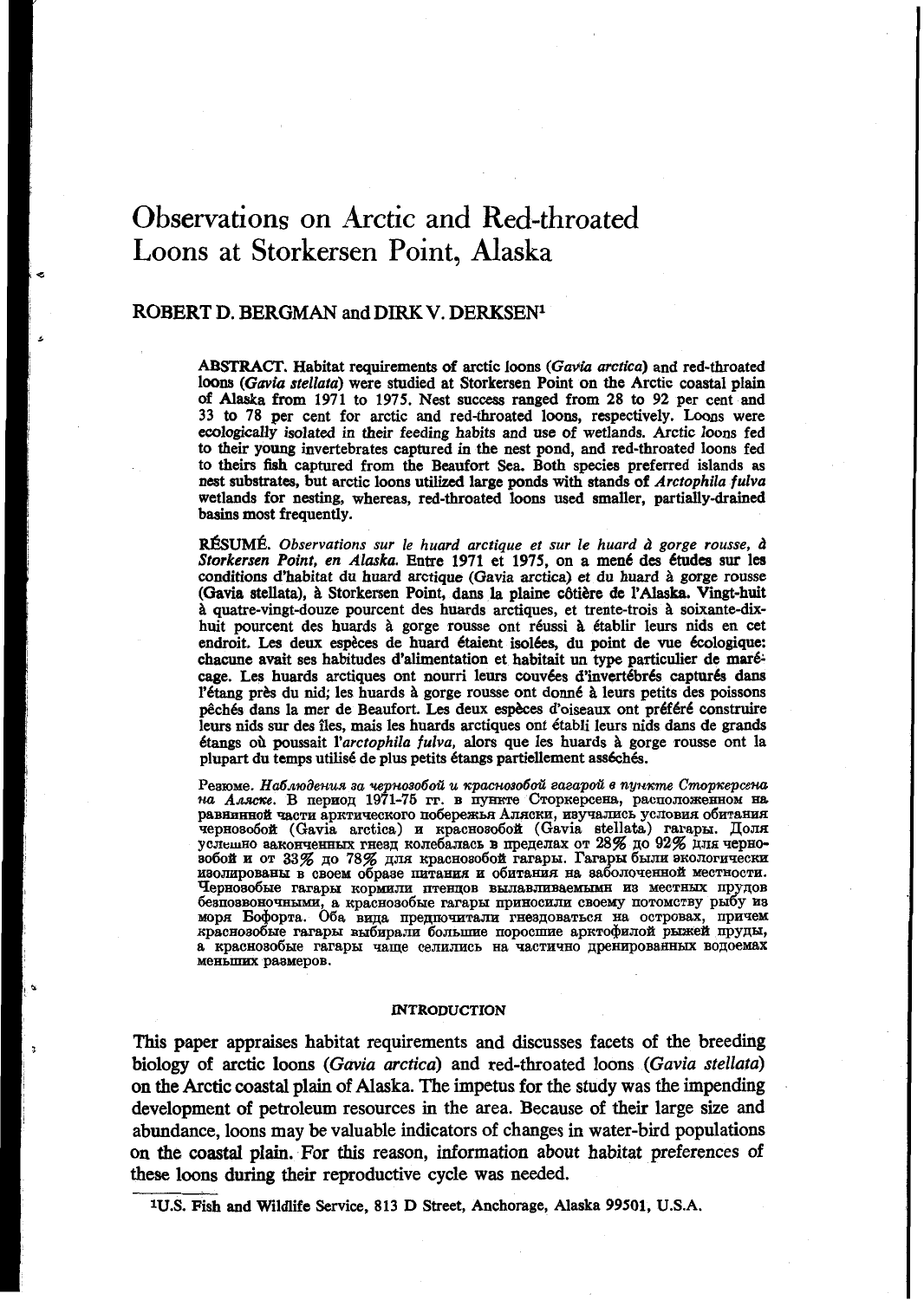#### **STUDY AREA AND METHODS**

The study area is located at Storkersen Point  $(70^{\circ}25'N, 148^{\circ}15'W)$  and occupies 18 **km2.** It is bordered on the north by the Beaufort Sea coast and extends " 7 km inland. The Kuparuk and Sagavanirktok Rivers form large deltas approximately 8 km northwest and 25 km southeast, respectively, of Storkersen Point. Elevation in the study area ranged from sea level at coastal lagoons to  $10 \text{ m}$  on pingos a few kilometres inland.

Abundance and distribution of loons at Storkersen Point were appraised by weekly ground surveys conducted by two or three men. Birds were counted on two 2.6-km<sup>2</sup> plots in 1971 and on the same two areas and an additional area of the same size from 1972 to 1975. Base maps prepared from U.S. Geological Survey orthographic maps were used to record locations of loons.

Use of wetlands by loons was determined by weekly ground surveys on the 2.6-km2 plots during 1971 through 1973. Preference for a wetland class was tested using a chi-square 1 x 2 contingency table. The number of birds observed using wetlands on surveys was compared to the number of birds expected on those wetlands. Expected values were calculated by multiplying the total number of birds using a wetland class by the per cent of the total wetland area covered by that class.

Nest searches were conducted throughout he 18-km2 study area during 1971-73, with less intensive coverage during 1974 and 1975. Nests were marked with a garden wand and their locations recorded on a base map. The following measurements were made at each nest pond: (1) surface area, maximum water depth, and emergent cover of nest ponds, **(2)** area of nest islands, **(3)** distance of nest rim to water, (4) height of nest bottom above water, and (5) depth and diameter of nest bowls. During 1971 to 1974, nests were checked about once a week to determine clutch size and nest success. Nests were checked less frequently in 1975 to minimize disturbance. Any nest in which at least one egg hatched was considered successful.

#### **RESULTS**

## *Spring arrival*

Arctic and red-throated loons arrived at Storkersen Point concurrently with thawing of wetlands later used for nesting. First sightings in the study area varied in date from 5 June in 1971 to 11 June in 1974 for red-throated loons, and from 7 June in 1971 and 1973 to 12 June in 1972 for arctic loons. Earlier, **pairs** and small flocks of both species used open water in the Kuparuk River delta and adjacent Beaufort Sea. Loons were frequently observed in flight over the study area before wetlands thawed completely.

## *Abundance and production*

Densities of breeding loons on the 2.6-km<sup>2</sup> plots were relatively constant during the five years of the study. Arctic looris averaged 1.6 birds per **km2** each year, and the average density of red-throated loons ranged from 1.2 to 1.6 birds per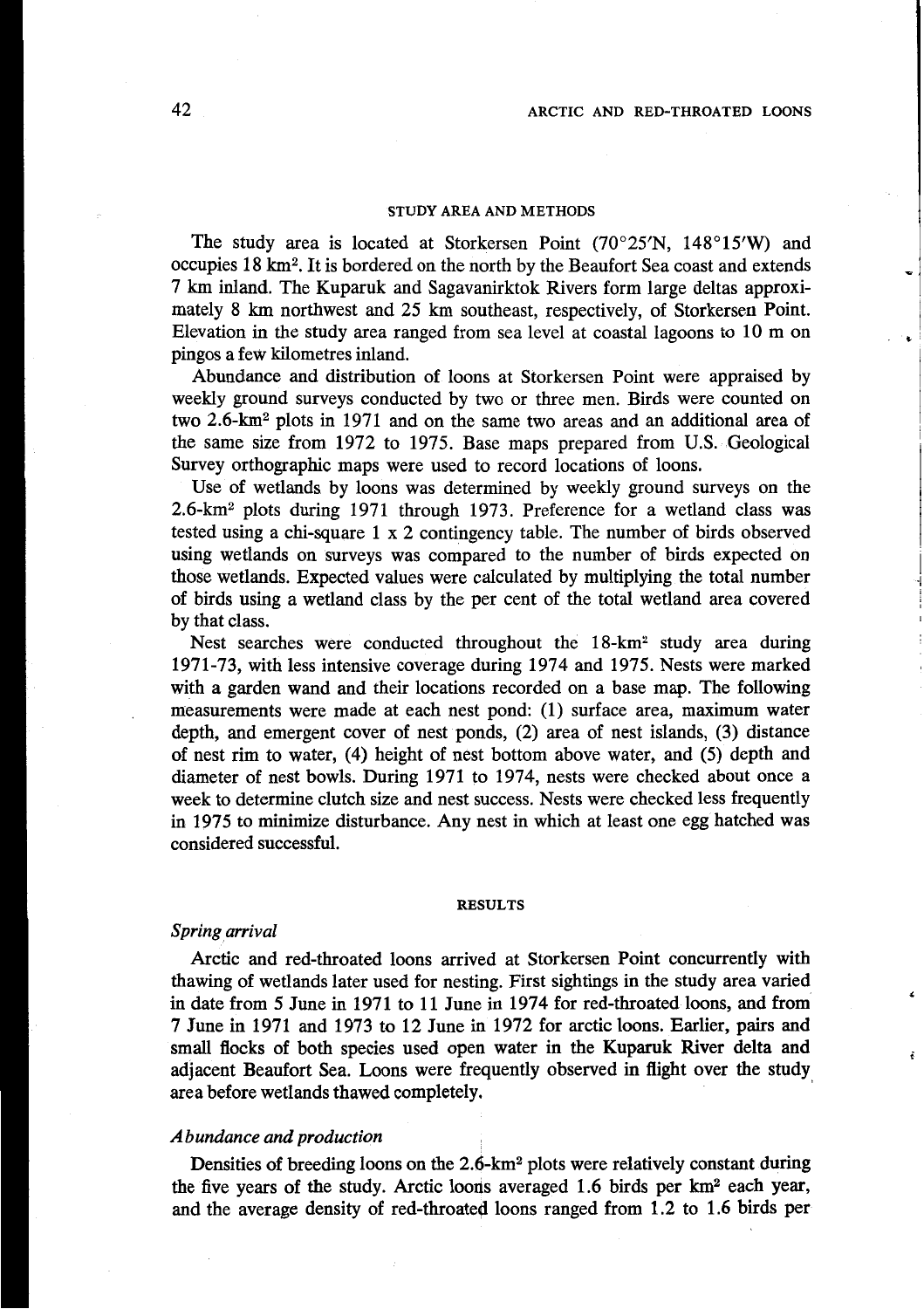**km2.** Non-breeding loons were not noted in the area during the pre-nesting and nesting periods.

Clutch size of both species usually was two eggs. All **23** arctic loon nests checked for clutch size contained two eggs. Eighteen of **21** red-throated loon nests had two eggs, and three nests contained one. Davis **(1972)** found arctic and redthroated loons laid clutches of one or two eggs, but two-egg clutches were most common.

|      |             | Percentage success (no. of nests in brackets) |  |
|------|-------------|-----------------------------------------------|--|
| Year | Arctic loon | Red-throated loon                             |  |
| 1971 | 28(14)      | 33(6)                                         |  |
| 1972 | 92(12)      | 78(9)                                         |  |
| 1973 | 53(15)      | 45(9)                                         |  |
| 1974 | 40(7)       | 50(2)                                         |  |
| 1975 | 56(9)       | 50(2)                                         |  |

**TABLE 1.** Nest success of arctic and red-throated loons.

Nest success of arctic and red-throated loons for the five years is shown in Table 1. The cause of nest failures was not determined for most nests. However, arctic foxes *(Alopex lagopus)* were observed hunting on the study area almost daily in **1971, 1973** and **1975,** but little fox activity was seen in **1972. This** may account for the higher nest success for both species **in 1972.** Loon nests also were destroyed by jaegers *(Stercorarius* spp.) and glaucous **gulls (Larats** *hyperboreus),*  but numbers and activities of these predators appeared stable during the five years (see Bergman *et al.* 1976).

Renesting was probably done by arctic loons that lost their first clutch early in the incubation period. In two cases where arctic loon nests were destroyed during the first week of incubation, new nests were found at the same nest pond within one week. Both presumed renesting attempts were unsuccessful, and one involved **an** infertile or undeveloped egg. The authors found no evidence of renesting by red-throated loons.

Although most loon nests contained two eggs, **only** one of the two young in each family survived. For example, in **1972, 12** arctic loon nests had clutches of two eggs where both young hatched successfully. However, one young from each brood **died** before the age of seven days. Similarly, one young red-throated loon from each of nine two-chick broods died by the age of**15** days. Davis **(1972)**  found that the young hatch asynchronously, usually **24** hours apart, and only after the first-hatched young receives sufficient food does the younger **loon** get fed.

Production by loons during **1971** to **1973** ranged from an average of **0.4** to **0.7,**  young per **km2** for arctic loons, and from **0.3** to **0.6** young per **km2** for red-throated loons. Highest production by both species occurred in **1972** when fox activity was lowest.

## *Distribution* **of** *nests*

The mean density of arctic loon nests was 0.8 per **km2** for **1971** through **1973.**  Distance between nests ranged from **250 to 1,100 m, with** a mean distance of  $640$  m (no. of nests  $N = 41$ ). Average red-throated loon nest density was lower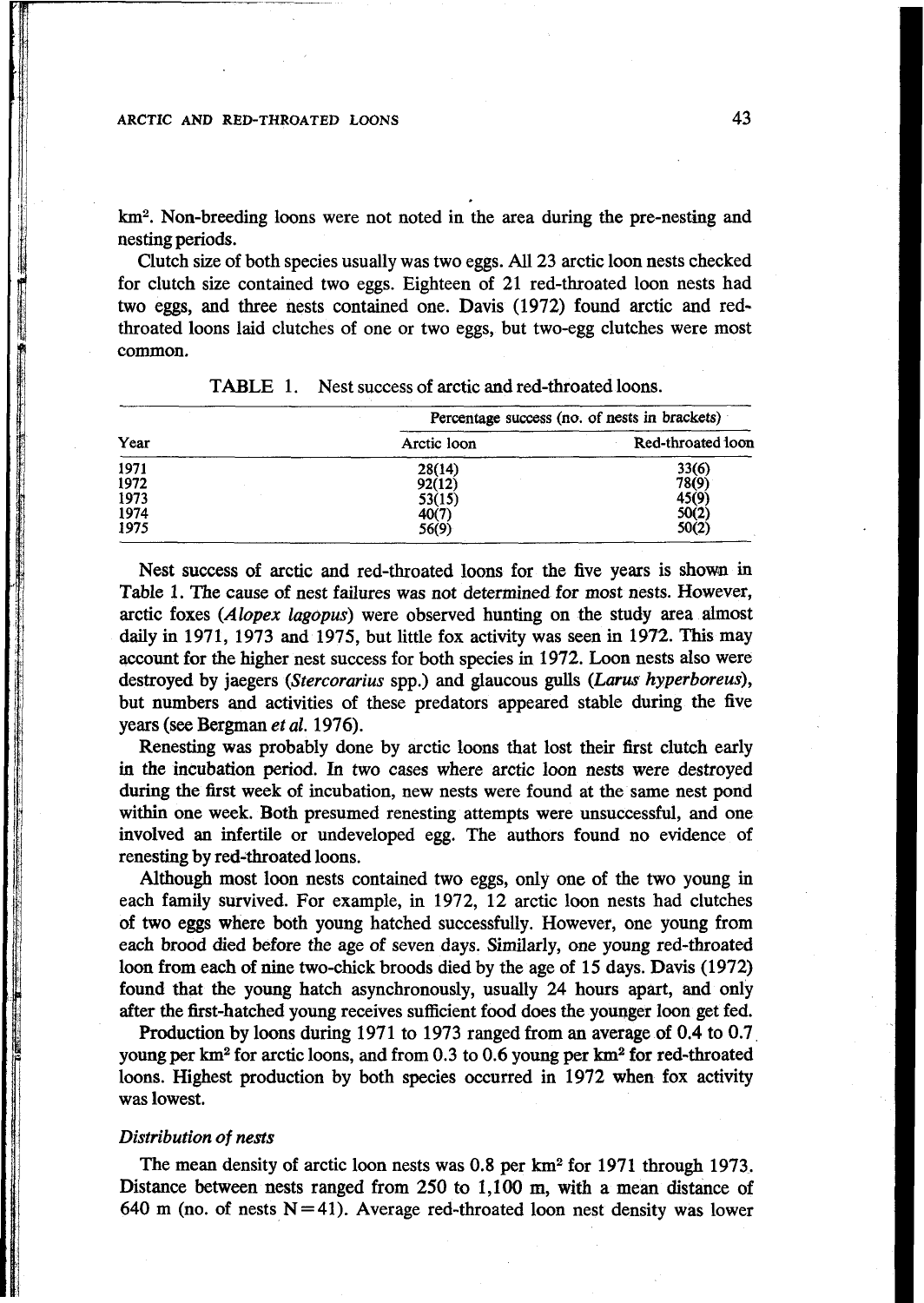**(0.4** nests per **km2)** and the mean distance between nests was **530** m (range = **80**   $-1.820$  m,  $N=24$ ) calculated for 1971 through 1973. Because several pairs of nesting red-throated loons used the same partially drained lake, the mean distance between nests was less than for arctic loons. Most nest ponds were used by the same species each year and occasionally the same nest site was reused.

# *Feeding habits* **of** *loons*

At Storkersen Point, foods consumed by adult arctic loons were taken both at sea and from wetlands in the study area, whereas adult red-throated loons seemingly fed only at sea. This is noteworthy, since red-throated loons nest in large inland freshwater lakes in the Northwest Territories (Weller *et ul.* **1969).**  Feeding flights by both species to sea were commonly observed throughout the summer, but only adult arctic loons were seen feeding in wetlands in the study area. The birds fed in ponds and lakes by diving or by submerging head, neck, and sometimes most of the body. Depth of water appeared to dictate the feeding method employed. When loons fed from the surface, the water was shallow and the birds appeared to capture organisms on or near the bottom. Occasionally, individuals disturbed the bottom sediments by "ploughing" with the **bill,** probably to expose organisms. Due to the absence of fish in wetlands, invertebrates were the principal foods available for arctic loons. On *5* August **1972,** one adult female was collected from a pond while diving in water **70** cm deep. Caddisfly larvae (Trichoptera), tadpole shrimps (Notostraca), fairy shrimps (Anostraca) and water fleas (Cladocera) were recognizable in the stomach.

Three pairs of red-throated loons were observed from **blinds** during the nesting and post-nesting periods of **1972** and **1973,** including two 24-hour periods in **1973** when activities were determined every **30** minutes. Individuals never fed from wetlands in the study area, and feeding flights to sea were common. Foods consumed by adult red-throated loons were not determined near the study area, but one adult taken 30 km northwest of Storkersen Point in coastal sea water near Pingok Island on **2** August **1972** contained remnants of arctic cod *(Boreogadus suidu)* in its gizzard *(G.* J. Divoky, personal communication).

Adult arctic loons almost always obtained food for their young from the wetlands that both parents and young inhabit. Twenty-four feeding episodes involving eight family groups on 18 different days were observed between 23 July and 10 August of **1972** and **1973.** Each feeding episode lasted at least five minutes, and young were fed several times during each episode. Only one episode included food captured from the sea: on **23** July **1972, an** adult brought a small fish to the brood pond and fed it to the young loon. During the same period, however, the chick also was fed pond organisms by the other parent. Upper digestive tracts of three young arctic loons collected on brood ponds were examined. Two contained tadpole shrimps and the third had dominantly Trichoptera larvae. The two young fed with tadpole shrimps were two- and three-week-old males collected from large ponds containing stands of *Arctophila fulva*. Food volume in a twoday-old male, collected on a partially-drained lake basin, consisted of over **95**  per cent Trichoptera larvae, with the remainder consisting of Mallophaga and vegetation.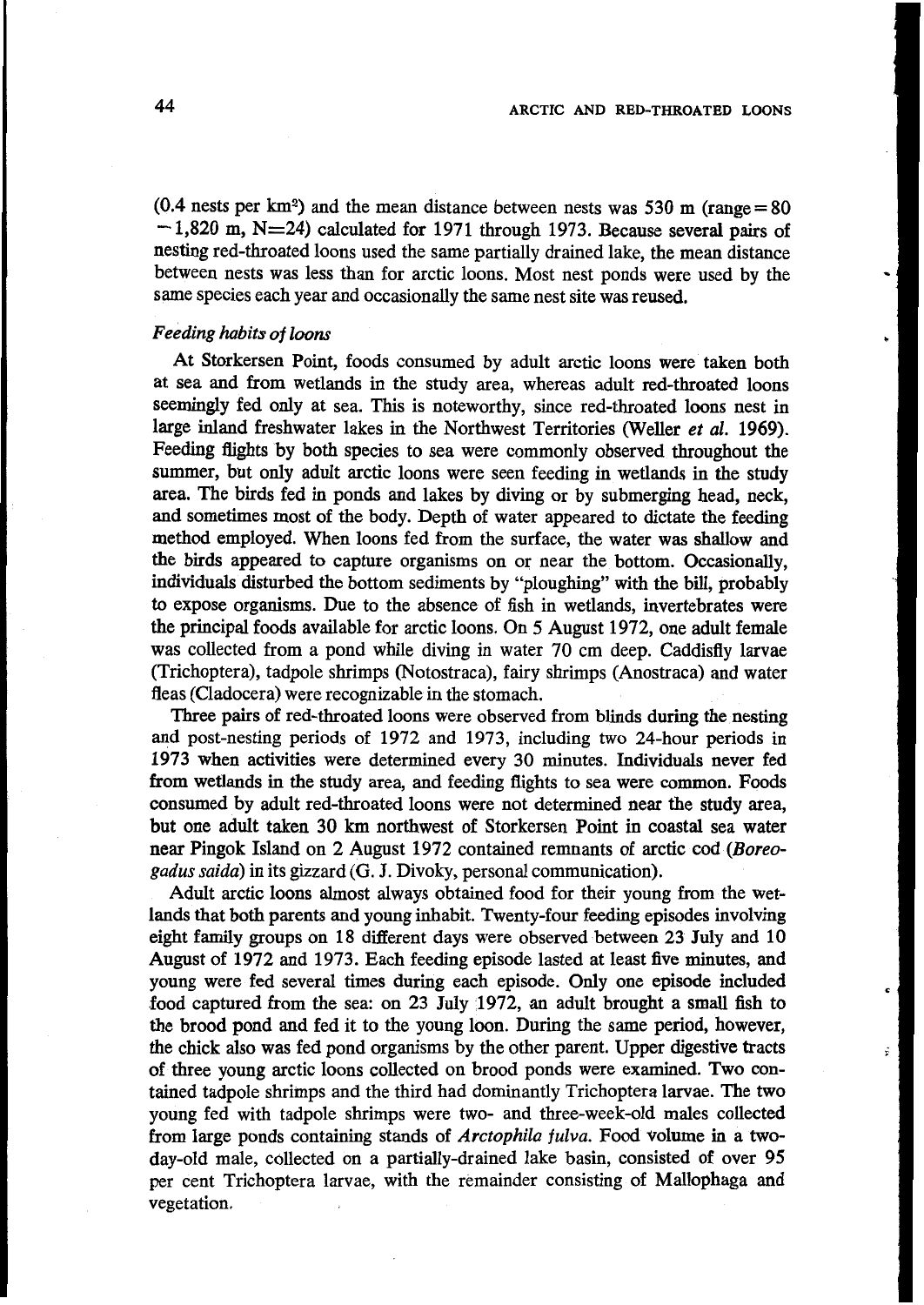Red-throated **loons** are predominantly ichthyophagus throughout their breeding and winter ranges (Madsen **1957).** During summer, fish are obtained for young from **source** areas such **as** the sea, as shown by Davis **(1972)** *or* **from** lakes and rivers (Braun et *al.* **1968).** While on brood ponds, immature red-throated loons at Storkersen Point were always fed **fish** captured in the Beaufort Sea by their parents. Eighteen feeding exchanges involving six families *on* **12** different days were observed between **22** July and **1 1** August in **1972** and **1973.** At each exchange, one parent arrived on the pond from the direction of the coast with a fish held crosswise in the bill. The fish subsequently was placed into the mouth of a young loon. Two young red-throated loons, one less than one day old and the **other** three days old, were captured immediately after being fed. Each contained one arctic cod that was removed from the esophagus without apparent injury to either bird. The decapitated cod bodies were approximately **8** cm long. Colour and shape of these fish were similar to those of the unidentified fish seen during other feeding exchanges, suggesting that arctic cod is the major food fed to young red-throated loons near Storkersen Point.

During fish-netting operations in areas of the Beaufort Sea, where loons commonly feed, H. Sears (personal communication) captured only arctic cod and sculpins (Cottidae) **off** Storkersen Point. Because of their spines, sculpins may be less acceptable to loons than cod **(Munro 1930).** 

# Use *of* wetlands

Bergman *et al.* **(1976)** have classified the wetlands **of** the Arctic coastal plain. Those used most frequently by loons include: Shallow-Arctophila - ponds, or streams, with a central zone of Arctophila **fulva** and shoreward stands of *A.*  Those used most frequently by loons include: Shallow-Arctophila — ponds,<br>pr streams, with a central zone of Arctophila fulva and shoreward stands of A.<br>Fulva or *Carex aquatilis;* Deep-Arctophila — large ponds or lakes wit Fulva or Carex aquatilis; Deep-Arctophila - large ponds or lakes without emergents in the central zone and  $\vec{A}$ . *fulva* near the shore; and Basin-complex - large partially-drained basins containing pools **of** various depths with diverse plant communities.

Wetland classes used less frequently include: Shallow-Carex  $-$  shallow ponds containing emergent  $C$ . *aquatilis* with a central open-water zone; Deep-open -deep lakes with abrupt shores, sublittoral shelves, and a deep central zone; Beaded stream - small streams composed of a series of pools linked by channels formed in ice-wedges; and Coastal wetland  $-$  ponds or lagoons directly influenced by sea water.

Wetlands selected by red-throated loons were predominantly those found in large and shallow, partially-drained lakes (Basin-complex). Arctic loons most frequently **used** relatively deep ponds containing shoreward stands of Arctophila *fulva.* A further contrast between the two species was the red-throated loon's greater use of relatively small Shallow-Carex ponds and Shallow-Arctophila ponds for nest sites (Tables 2A and 2B).

The frequency *of* use of Deep-Arctophila wetlands by arctic loons was highly significant (P < **0.01)** in all periods (Table 2A). **This** class of wetlands contained from 52 per cent of all arctic-loon sightings in the pre-nesting and post-nesting periods to **66** per cent of wetlands used for nesting. Use of Basin-complex lakes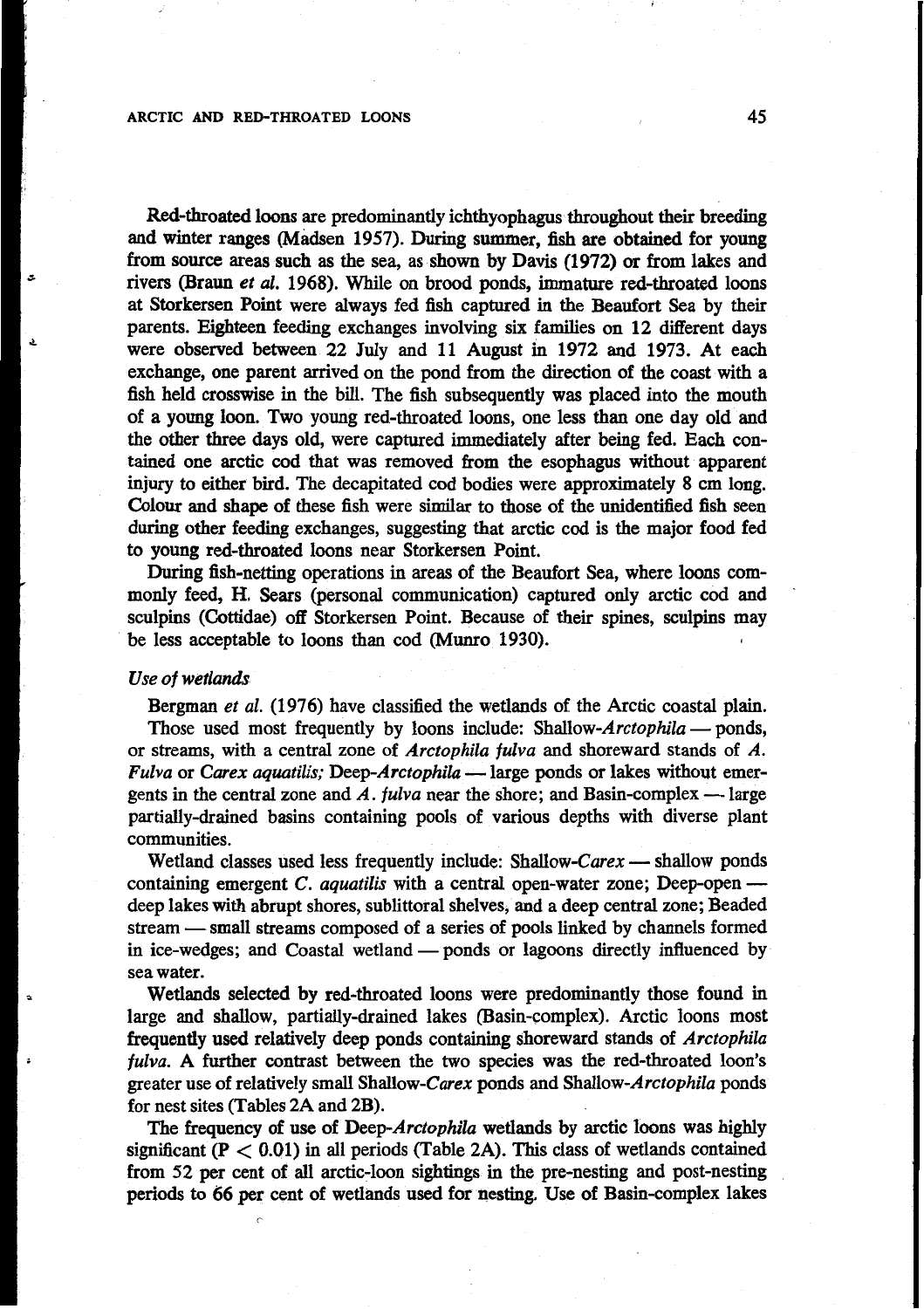by arctic loons was significant  $(P < 0.01)$  only during the pre-nesting period, because such wetlands provided the earliest large body of open **water.** Later, the largest pools within these basins were used for nesting and brood rearing. Frequency of use of Deep-open lakes by arctic loons was significant ( $P < 0.05$ ) in the post-nesting period when adults without young formed small flocks on these lakes.

|                    | Pre-nesting<br>$N = 31$ | Nesting <sup>1</sup><br>$N = 79$ | Post-nesting <sup>2</sup><br>$N = 57$ | Nest site <sup>3</sup><br>$N = 22$ |
|--------------------|-------------------------|----------------------------------|---------------------------------------|------------------------------------|
| Flooded tundra     |                         |                                  |                                       |                                    |
| Shallow-Carex      |                         |                                  |                                       |                                    |
| Shallow-Arctophila |                         |                                  |                                       |                                    |
| Deep-Arctophila    | 52*                     | 59**                             | $52***$                               | $66***$                            |
| Deep-open          |                         |                                  | $16*$                                 |                                    |
| Basin-complex      | $36***$                 |                                  | 16                                    |                                    |
| Beaded stream      |                         |                                  |                                       |                                    |
| Coastal wetland    |                         |                                  |                                       |                                    |
| <b>TOTALS</b>      | 100                     | 100                              | 100                                   | 100                                |

TABLE 2A. Percentage frequency of use of wetlands by arctic loons from 1971 through 1973.

N = number **of** birds.

1The nesting period includes **all** loons, regardless of whether actually nesting or not.

ZThe post-nesting period includes adults and young. 3The nest-site category includes those wetlands containing nests.

\*\*Chi-square test highly significant (P < **0.01)** with one degree of freedom. \*Chi-square test significant (P < *0.05)* with one degree of freedom.

Use of Basin-complex lakes by red-throated loons was highly significant  $(P < 0.01)$  in all periods (Table 2B) and ranged from 39 per cent of wetlands selected as nest sites to 73 per cent used during pre-nesting. Pairs usually inhabited only one of the pools comprising the Basin-complex lake; consequently, a single basin contained up to five pairs of nesting red-throated loons. The frequency of use of Deep-Arctophila ponds by red-throated loons was significant throughout

TABLE 2B. Percentage frequency of use of wetlands by red-throated loons from 1971 through 1973.

|                    | TABLE 2B. Percentage frequency of use of wetlands by red-throated loons | from 1971 through 1973.           |                                       |                                    |
|--------------------|-------------------------------------------------------------------------|-----------------------------------|---------------------------------------|------------------------------------|
|                    | Pre-nesting<br>$N = 25$                                                 | Nesting <sup>1</sup><br>$N = 115$ | Post-nesting <sup>2</sup><br>$N = 65$ | Nest site <sup>3</sup><br>$N = 18$ |
| Flooded tundra     |                                                                         |                                   |                                       |                                    |
| Shallow-Carex      |                                                                         |                                   |                                       |                                    |
| Shallow-Arctophila |                                                                         |                                   |                                       | 11*                                |
| Deep-Arctophila    | 22**                                                                    | $33***$                           | $24***$                               | $23*$                              |
| Deep-open          |                                                                         |                                   |                                       |                                    |
| Basin-complex      | $73**$                                                                  | $51**$                            | $65***$                               | $39**$                             |
| Beaded stream      |                                                                         |                                   |                                       |                                    |
| Coastal wetland    |                                                                         |                                   |                                       |                                    |
| <b>TOTALS</b>      | 100                                                                     | 100                               | 100                                   | 100                                |

 $N =$  number of birds.

1The nesting period includes all loons, regardless of whether actually nesting or not.<br><sup>2</sup>The post-nesting period includes adults and young.

<sup>2</sup>The post-nesting period includes adults and young. <sup>3</sup>The nest-site category includes those wetlands conta

\*Chi-square test significant  $(P < 0.05)$  w<br>\*\*Chi-square test highly significant  $(P < 0.05)$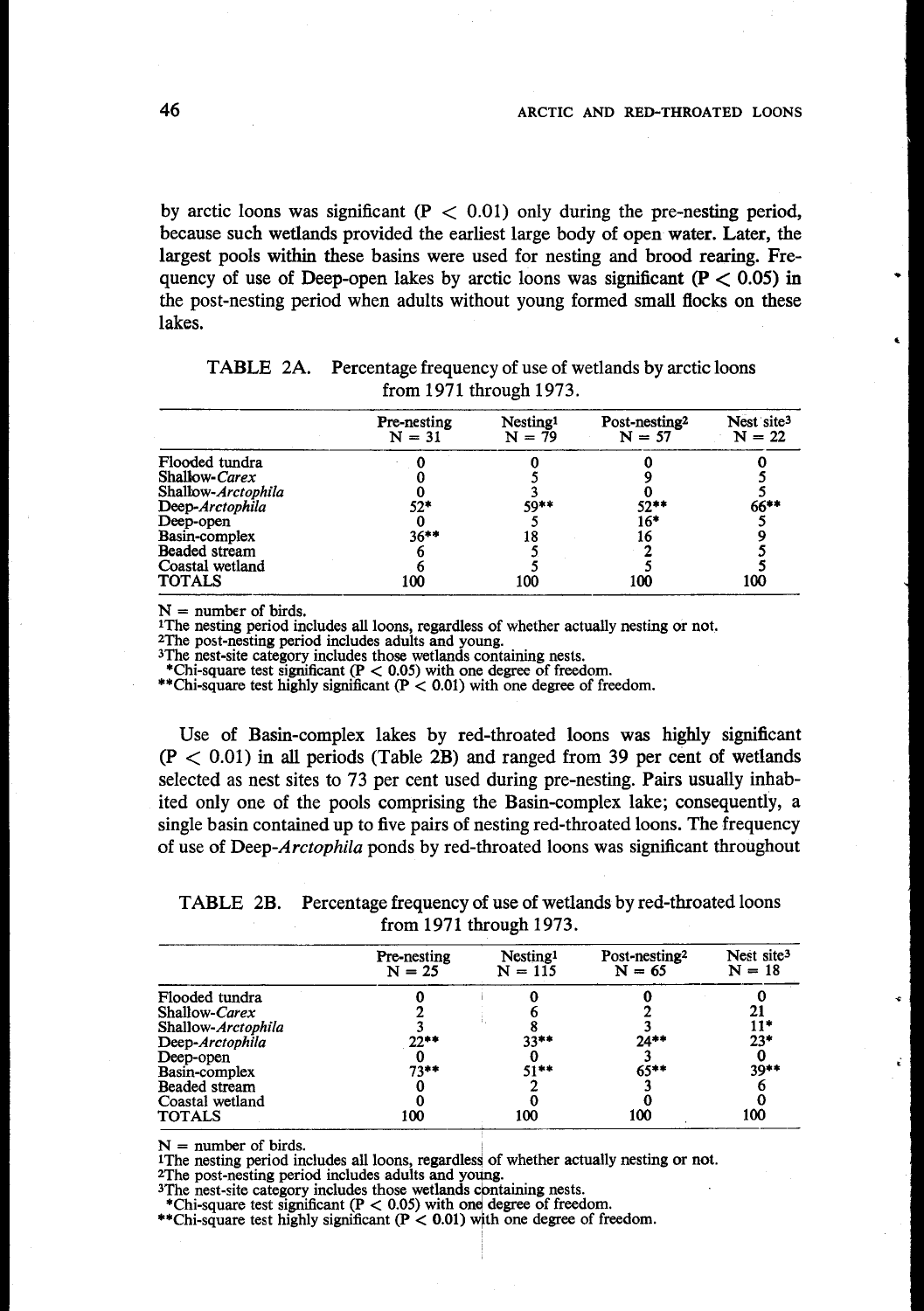summer, but use of ponds in this class was considerably less than shown by arctic loons.

Comparison **of.** dimensions and vegetation **of** ponds, or of **pools** in Basincomplex lakes, used for nesting by the two species indicates that arctic loons select larger and more open waters than do red-throated loons (Table **3).** Mean area of wetlands selected by arctic loons was **3.0** hectares (range 0.7 to 12.1) compared to **0.4** hectares (range 0.1 to 0.8) for those wetlands used by redarea of wetlands selected by arctic loons was 3.0 hectares (range 0.7 to 12.1)<br>compared to 0.4 hectares (range 0.1 to 0.8) for those wetlands used by red-<br>throated loons (P < 0.01). Arctic loons also selected significantl throated loons ( $P < 0.01$ ). Arctic loons also selected significantly larger — or deeper —  $(P < 0.05)$  wetlands than red-throated loons; therefore, the shallow water emergents Arctophila *fulva* and *Carex* aquatilis were less abundant in arctic **loon** nest ponds. These data support evidence presented by Lindbergh (1 968) and Davis (1972) that the two species have evolved patterns that reduce competi**tion** for habitat.

| TABLE 3. Comparison of vegetation, mean depth, and area of wetlands <sup>1</sup> |
|----------------------------------------------------------------------------------|
| selected for nesting by loons.                                                   |

|                         | Arctic loon $(N=22)$ |                       |              | Red-throated loon $(N=18)$ |                       |             |          |
|-------------------------|----------------------|-----------------------|--------------|----------------------------|-----------------------|-------------|----------|
|                         | Mean                 | Standard<br>deviation | Range        | Mean                       | Standard<br>deviation | Range       | t-value  |
| Percentage cover        |                      |                       |              |                            |                       |             |          |
| Arctophila fulva        | 13.7                 | (14.9                 | $0 - 60$     | 30.5                       | (29.2)                | $0 - 75$    | $2.2*$   |
| Carex aguatilis         | 5.0                  | (11.4)                | $0 - 50$     | 9.2                        | (7.7)                 | $1 - 25$    | 1.4      |
| Mean depth (cms)        | 36.9                 | (12.4)                | 20-55        | 27.6                       | (12.8)                | 11-60       | $2.3*$   |
| Surface area (hectares) | 3.0                  | (8.4)                 | $0.7 - 12.1$ | 0.4                        | (0.5)                 | $0.1 - 0.8$ | $3.5***$ |

**<sup>N</sup>**<sup>=</sup>**number of nest ponds. 1Pools used for nesting in Basin-complex lakes were measured rather than the entire basin. \*\*** "Student's" *t-test significant*  $(P < 0.05)$ .<br>**\*\*** "Student's" *t-test highly significant*  $(P < 0.01)$ .

Arctic loon families often moved from nest ponds to nearby wetlands. On **7**  August 1973, an adult and three-week-old young were observed during a 150-m journey on land. Both birds moved surprisingly well by sliding motions that involved *thrusting* the breast upward and forward using propulsion provided by the feet. Olson and Marshall (1952) noted that common loon (Gavia immer) chicks were much more agile **on** land than their parents. Most arctic loon families in the study area made moves on land of less than 150 m. Young usually were over two weeks **of** age, although two families moved short distances over land when the young were approximately one week old. Most moves were **to** the same class of wetland, principally the Deep-Arctophila type.

Such moves make adult and young arctic loons vulnerable to predators. **Pos**sibly, a minimum threshold of feeding efficiency was exceeded, followed by *a*  move to the adjacent wetland where food was more abundant. Feeding episodes involving one adult and one young were watched on 28 and **30** July 1972 at the nest pond. **During** *two* periods totaling **45** minutes, a range of two to six feedings per minute **occurred.** The **family** moved to another pond on *6* August, and on **7**  August a 10-minute feeding episode involved eight to ten feedings per minute.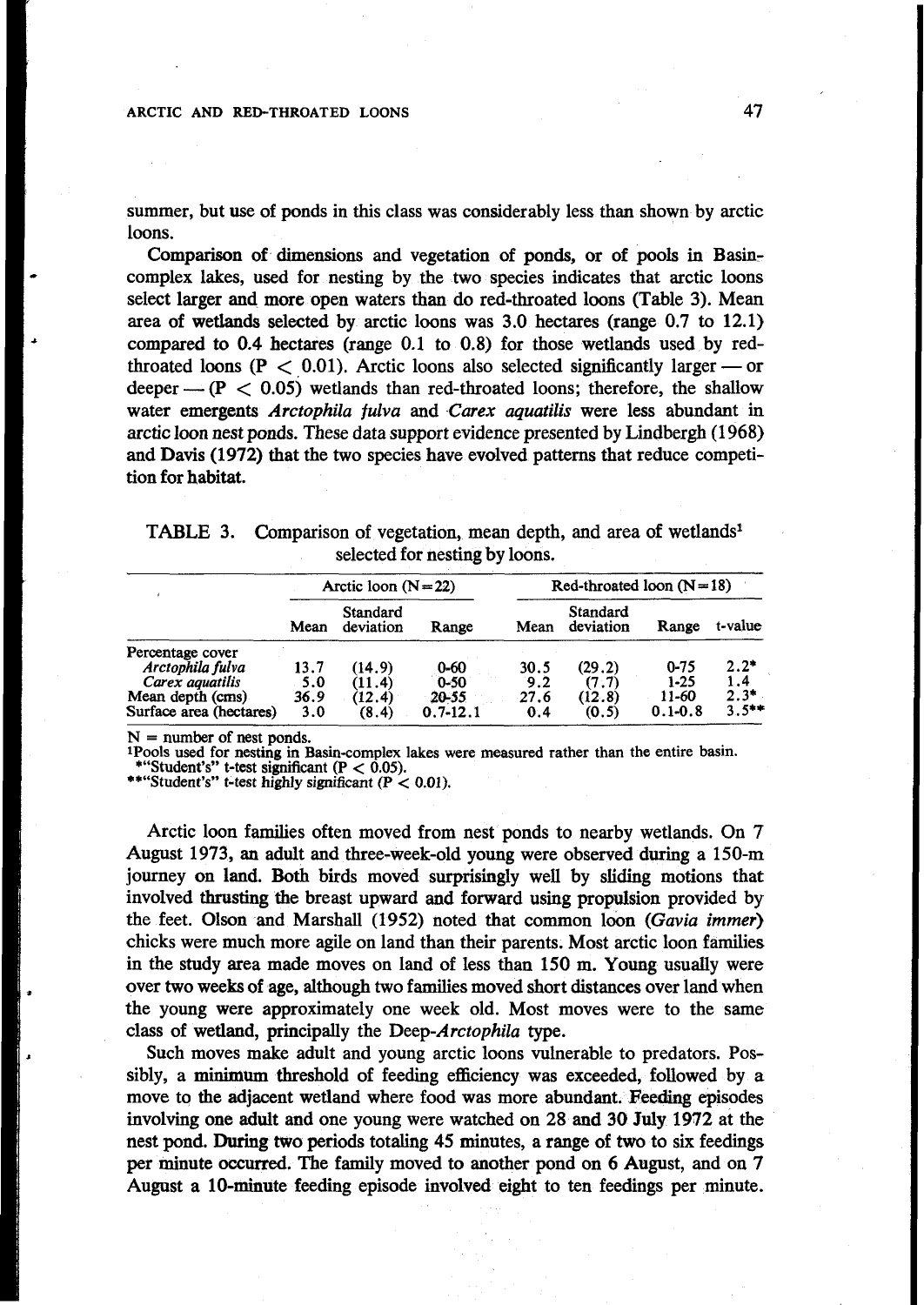The single observed case of movements **on** land by red-throated loons involved two young moving a distance of **200** m. Because **of** the proximity of the nest to frequent human activity, disturbance may have caused the move. Braun *et d.*  **(1 968)** considered disturbance the primary factor influencing a parent red-throated loon to guide its young **3 10** m to a' different lake. Presumably, the lack of dependence **of** red-throated loons **on** nest ponds for food **allows** the birds to remain **on** the same pond throughout the brood-rearing period.

#### *Nest sites of arctic loons*

Nest ponds and nest substrates often were used in subsequent years, probably by the same pair of arctic loons (Lindberg **1968).** Of **41** nests found near Storkersen Point, **27** were found at the same wetland in either two or three summers from **1971** to **1973.** Use of land islands for nesting in these ponds usually was repeated, and nests placed **on** mainland shores or islands (platforms) of vegetation frequently occurred close to the nest site used the previous year.

Islands were preferred nest substrates of arctic loons in Sweden (Lindberg **1968), in** Finland (Lehtonen **1970),** near Hudson Bay (Davis **1972),** and near Storkersen Point (Table **4).** Use **of** land islands was greatest **(61.0** per cent), while islands constructed of dead emergents by loons comprised **six (14.6** per cent) of the **41** substrates. Nest islands averaged **106.9** m2 in area (range from less than one up to **600** m2) (Table **4),** but **no** preference by pairs for islands **of** a particular size was determined. Islands composed of aquatic vegetation always were less than **1** m2, and protruded a few centimetres above the water surface.

|                      | TABLE 4. Characteristics of nest sites of arctic and red-throated loons |  |  |  |  |  |
|----------------------|-------------------------------------------------------------------------|--|--|--|--|--|
| (1971 through 1973). |                                                                         |  |  |  |  |  |

|                                   | Arctic loon          | Red-throated loon |
|-----------------------------------|----------------------|-------------------|
| Nest substrate <sup>1*</sup>      |                      |                   |
| Land island                       | 61.0(25)             | 40.7(11)          |
| Vegetation platform               | 14.6(6)              | 48,2(13)          |
| Mainland shore                    | 24,4(10)             | 11.1(3)           |
| Island area $(m^2)^{**}$          | $106.9 \pm 34.1(21)$ | $4.1 \pm 1.3(17)$ |
| Distance to water (cm)**          | $30.9 \pm 10.7$      | $21.0 \pm 3.1$    |
| Height of nest above water (cm)** | $9.0 \pm 0.8$        | $7.9 \pm 0.7$     |
| Nest-bowl depth (cm)**            | $2.6 \pm 0.2$        | $2.8 \pm 0.2$     |
| Nest-bowl diameter (cm)**         | $22.6 \pm 0.6$       | $22.0 \pm 0.7$    |

**1Significant difference between species**  $(\chi^2 = 7.1, P < 0.05)$ **.** 

**\*Figures indicated are percentages of use of total nest substrate (and numbers of nests in parentheses).** 

\*Figures indicated are mean values with respective standard errors (and numbers of nests in **parentheses).** 

Mainland shores of wetlands constituted the remaining **24.4** per cent of the nest substrates selected. These sites, however, frequently were **on** narrow peninsulas which, in effect, provided the incubating bird with an island-like environment.

Nest success was highest at sites in the same nest pond that were used more than one year. Seventy-eight per cent of the nests at wetlands used in two or three summers were successful, in contrast to **22** per cent success **of** nests at wetlands used once. Nest success also was slightly higher on islands **(62** per cent) than on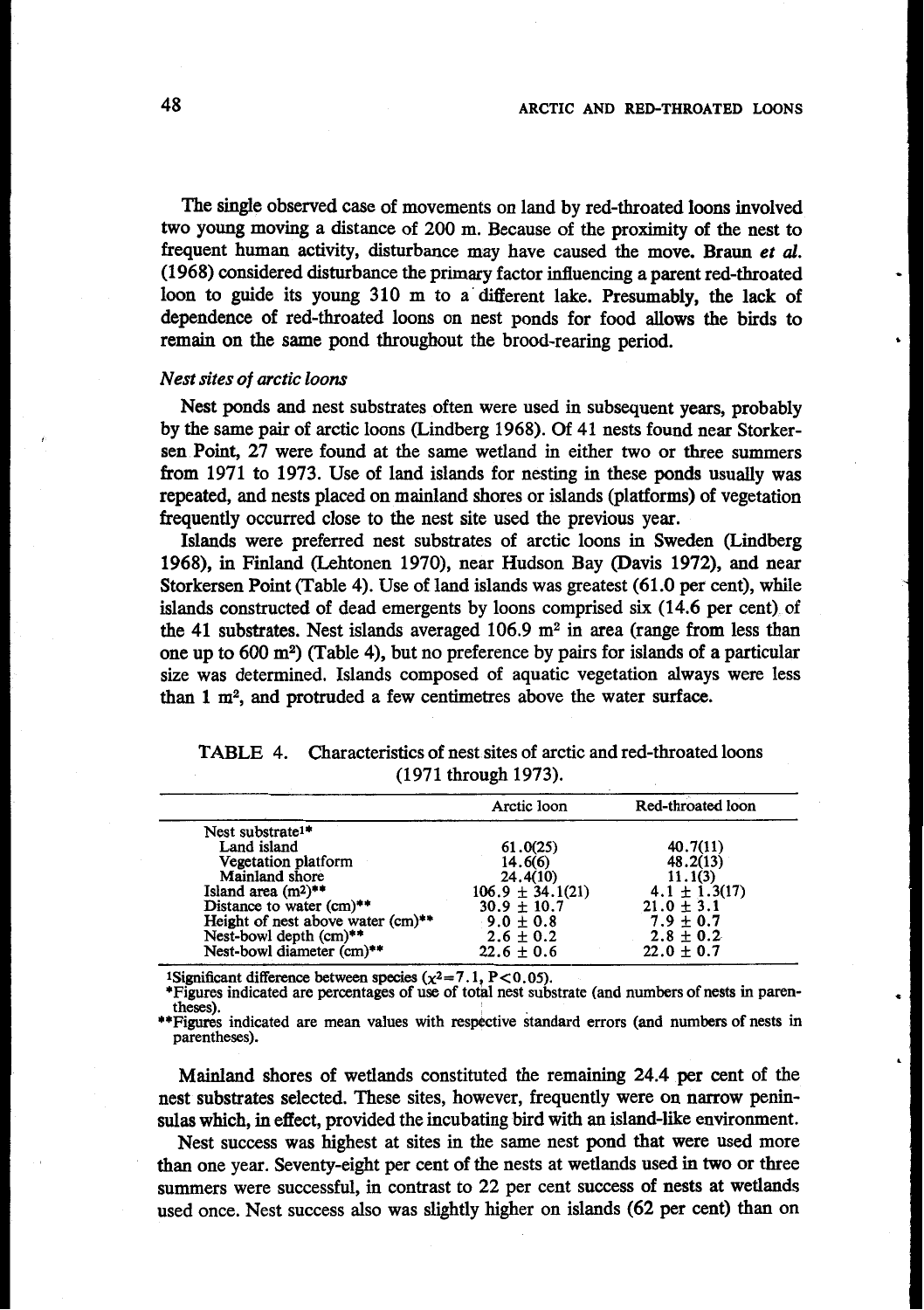pond shores *(50* per cent) and may be due to greater accessibility of mainland nests to arctic foxes.

All nests were shallow depressions in the substrate, usually lined with pieces of vegetation, and located at water edge. Mean dimensions of **nests** and distances to water appear in Table 4.

Extensive plant cover around nests occurred only where pairs constructed vegetation islands. Materials for structures were taken **from** nearby stands of aquatics. Emergents probably reduce wave action at the low nest platform.

# Nest sites *of* red-throated loons

Nineteen of the 27 red-throated loon nests found occurred at **ponds** used by pairs during more than one summer. Nest sites in these wetlands were **usually** in proximity to the nest constructed the previous year.

Red-throated loons prefer islands for nest substrates (Table **4).** Thirteen nests **(48.2** per cent) were placed **on** small vegetation platforms built of aquatics, and 1 1 nests (40.7 per cent) occurred **on** land islands. Only three nests (1 1.1 per cent) were **on** mainland shores. Lindberg (1968) and Davis (1972) reported redthroated loons favouring islands for nest sites.

Although arctic and red-throated loons utilized the same types of substrates (Table 4), frequency of substrate selection between these species was significantly different  $(P < 0.05)$ . Contributing most to the difference was the preference of red-throated **loons** for vegetation islands which arctic loons **used** least often. Vegetation islands were constructed where loons nested in shallow areas of wetlands **with** dense stands **of** emergents. Consequently, preference by red-throated loons for extensively vegetated **pools of** Basin-complex lakes resulted in pairs nesting **on** islands of vegetation most frequently. Arctic loons, in contrast, most frequently selected Deep-Arctophila wetlands containing land islands.

The mean area of red-throated loon nest islands was  $4.1 \text{ m}^2$  (range 1 to  $20 \text{ m}^2$ ,  $N = 17$ ) (Table 4). The smaller mean size of these substrates compared to those chosen by arctic loons resulted principally **from** red-throated loons favouring small vegetation islands.

Nest success was  $63.2$  per cent  $(N=19)$  for pairs nesting at wetlands used in more than one summer, compared to  $37.5$  per cent  $(N=8)$  success at wetlands used only once during the study. The difference is not statistically significant by the chi-square test  $(P > 0.1)$ . Nest success was also higher for pairs nesting on islands  $(58.3 \text{ per cent, } N = 24)$  than for nests placed on mainland shores  $(33.3 \text{ m})$ per cent,  $N=3$ ), but this difference is not significant (P  $>0.3$ ).

Dimensions of the nest bowl, proximity **of** the nest to water, and plant protection around nests were similar for arctic and red-throated loons (Table 4).

#### **DISCUSSION**

MacArthur (1971) stated that "species differ both in food and habitat rather **than** either separately", whereas Lack (1971) emphasized that more congeneric species **of** birds are segregated by feeding than in any other way. *An* example of ecological isolation in water-birds is provided by Weller **(1972)** who studied eleven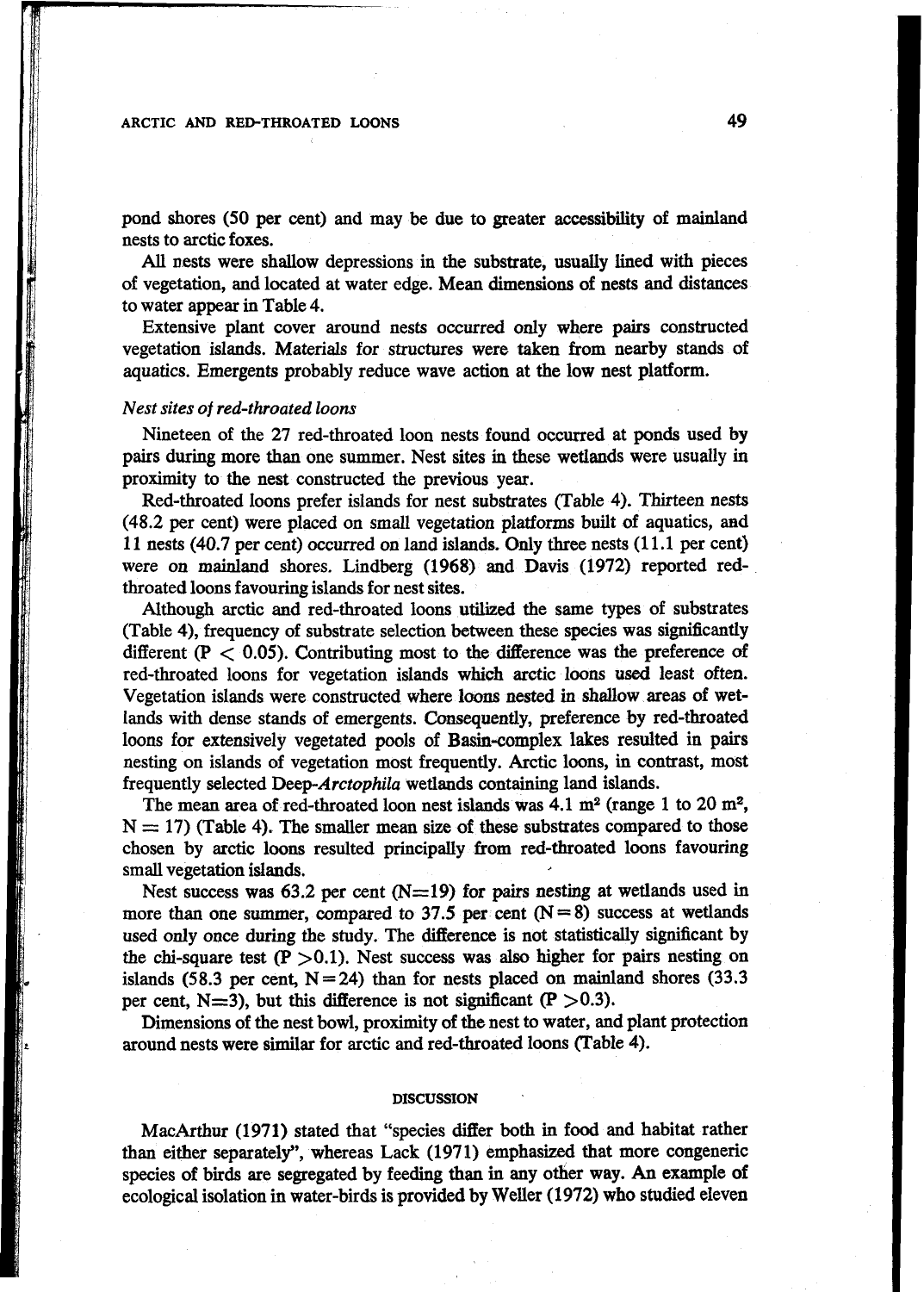species of breeding waterfowl in the Falkland Islands, He found that where two species used the same general habitat, they tended to differ in food use.

Arctic and red-throated loons coexist throughout much of their range during the reproductive period (Dement'ev et al. **1968).** Davis **(1972)** demonstrated that separation of arctic and red-throated loons in Canada was associated with selection of nest-pond size. He tested the importance of other pond parameters such as depth, bottom type, food supply and water clarity, and showed that these were similar in most ponds and therefore not important in selection by loons. The present study at Storkersen Point demonstrated that arctic loons prefer wetlands of larger area than those selected by red-throated loons, which agrees **with**  Davis **(1972).** However, at Storkersen Point arctic loons showed a distinct preference in all periods for the Deep-Arctophila wetlands, whereas red-throated loons used Basin-complex wetlands most frequently from pre-nesting to postnesting. Some overlap of the two species occurred in use of Deep-Arctophila wetlands (Tables **2A** and 2B).

Food specialization in breeding arctic and red-throated loons at Storkersen Point appears to be based on prey type. Arctic loons fed their young from invertebrates captured in the nest pond, whereas red-throated loons flew to the Beaufort Sea for fish. Davis **(1972)** found that some arctic loons nesting near the McConnell River, N.W.T., captured fish and invertebrates for the young from the nesting territories, while other pairs nesting in ponds with little food used Hudson Bay **as** a source of fish. He found that red-throated loons fed exclusively on **fish**  gathered from areas other than nesting territories, which concurs with the present findings. At Storkersen Point **fish** are absent in all wetland classes except Beaded streams (Howard **1974).** Use of this class of wetland by loons was minimal (Tables **2A** and 2B). Therefore, if arctic loons were to secure sufficient quantities of fish to feed young, they would have to rely on the Arctic Ocean as do red-throated loons. Although food items differ between the McConnell River and Storkersen Point, it is apparent that these two loons exhibit some degree of trophic niche separation at both locations. In conclusion, direct competition for resources between arctic and red-throated loons during the breeding season at Storkersen Point is avoided **by** separation in both habitat and trophic niches. It would seem that these two species might be useful **in** reflecting changes in habitat resulting from either natural or artificial means, and that pollution of fresh waters will influence arctic loons most while pollution of the sea will affect red-throated loons.

#### **ACKNOWLEDGEMENTS**

**This study formed part of the Trans-Alaska Pipeline Investigation, financed by the US. Fish and Wildlife Service. Robert D. Bergman, who initiated the study in**  1971 and compiled data and observations through 1974, died tragically in an air**craft accident in the Gulf of Alaska in 1974 before the manuscript was completed.**  The following individuals provided valuable assistance during field research: K. F. Abraham, R. F. Bartels, J. C. Bartonek, G. J. Divoky, C. D. Evans, the late J. L. **Haddock, R. L. Howard, M. Monson, and L. W. Sowl. T. 3. Dwyer and T. C. Rothe made many helpful comments** on **the manuscript. G. J. Divoky (Alaska Department of Fish and Game) and H. Sears (National Marine Fisheries Service) kindly provided unpublished data.** 

**We especially thank Milton W. Weller' for reading and criticizing various drafts of the manuscript and for making many helpful suggestions during the study.**